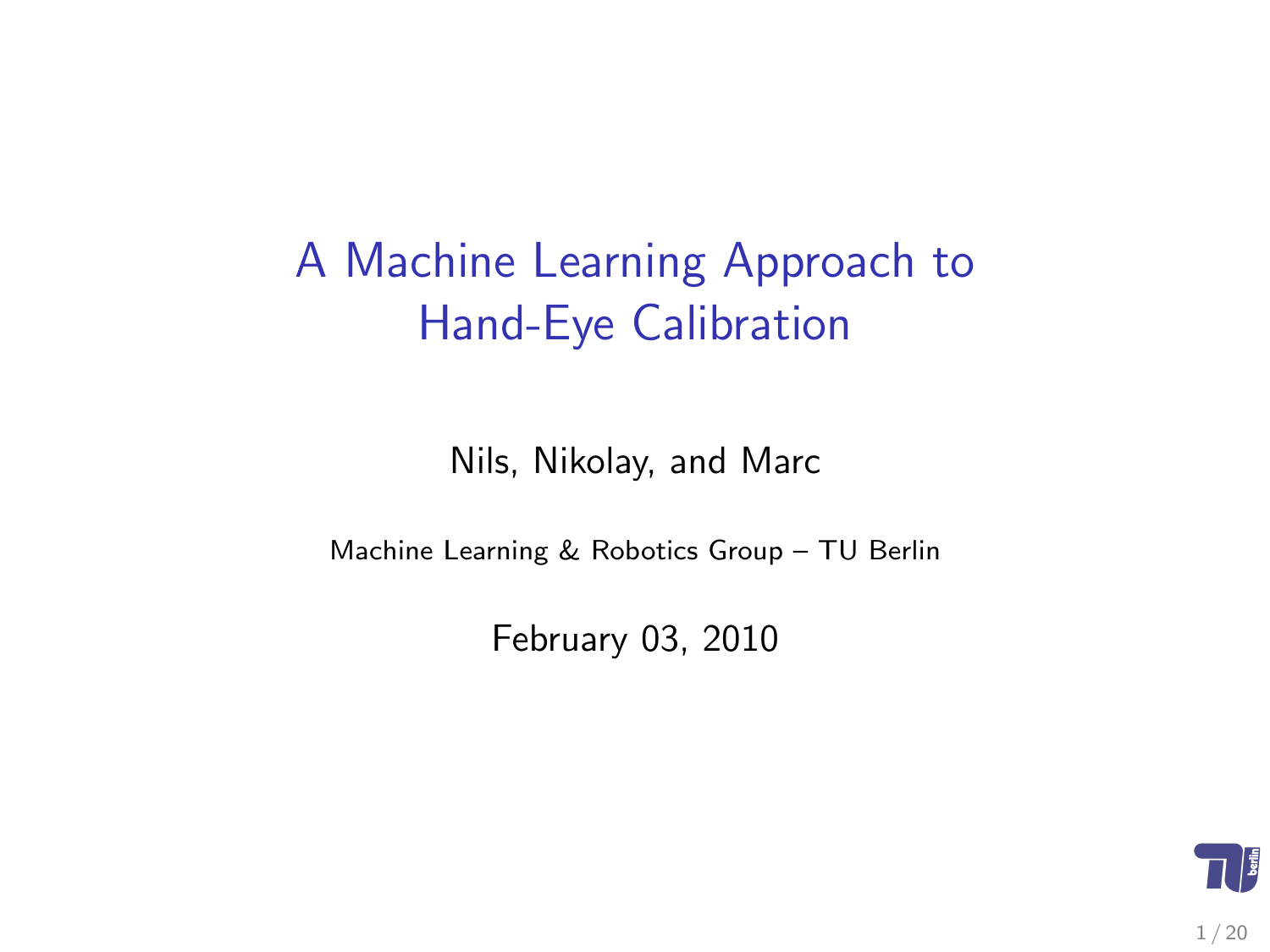#### **Outline**

#### [Introduction](#page-2-0)

[Stand-alone Calibration: Robot Arm](#page-4-0)

[Stand-alone Calibration: Camera](#page-5-0)

[Hand-Eye Calibration](#page-11-0) [Calibration Setup](#page-11-0) [Data Acquisition And Structure](#page-12-0) [Minimization Problem](#page-13-0)

[Next steps](#page-17-0)

**[Conclusions](#page-18-0)** 

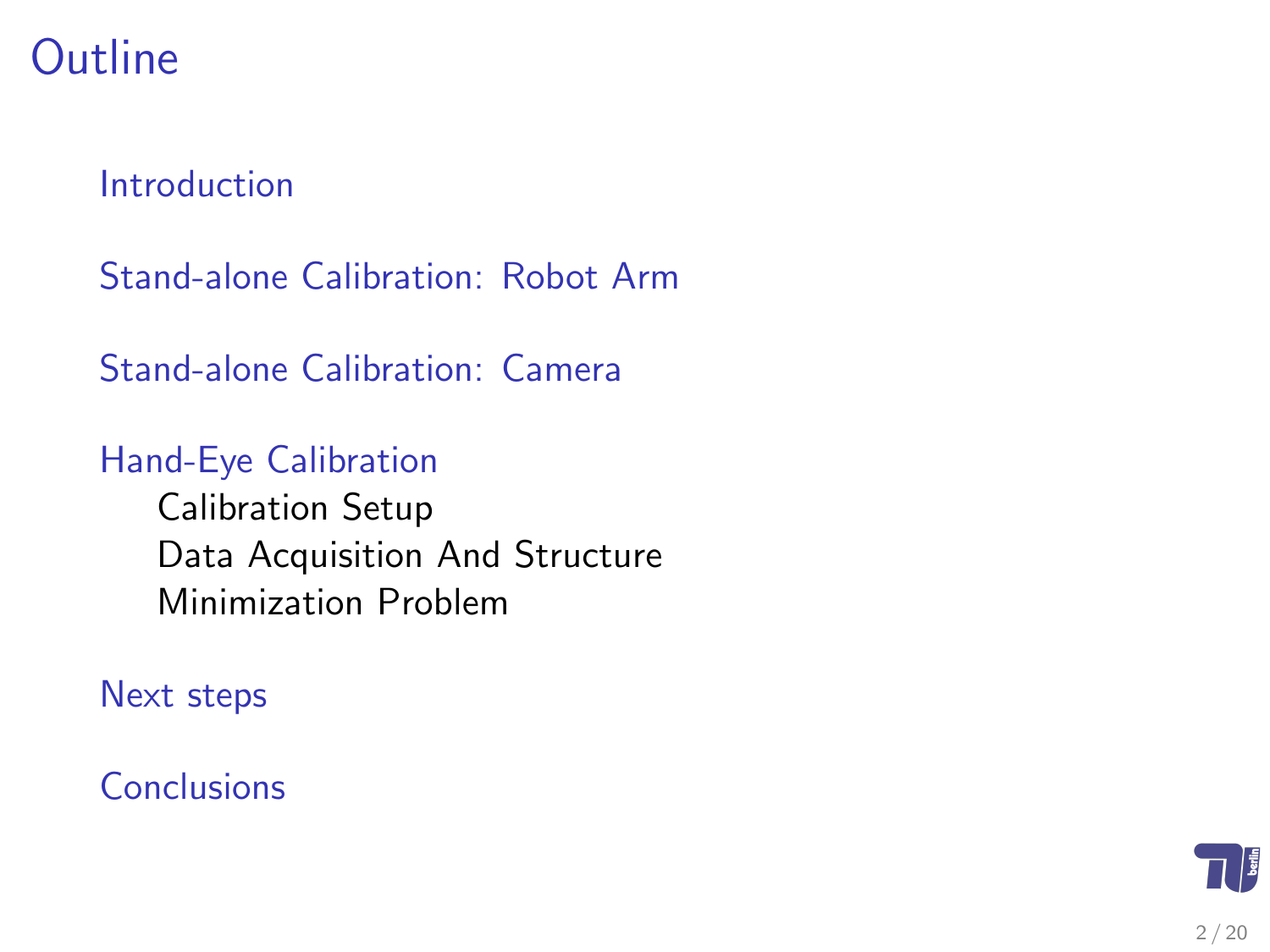#### Introduction





<span id="page-2-0"></span>3 / 20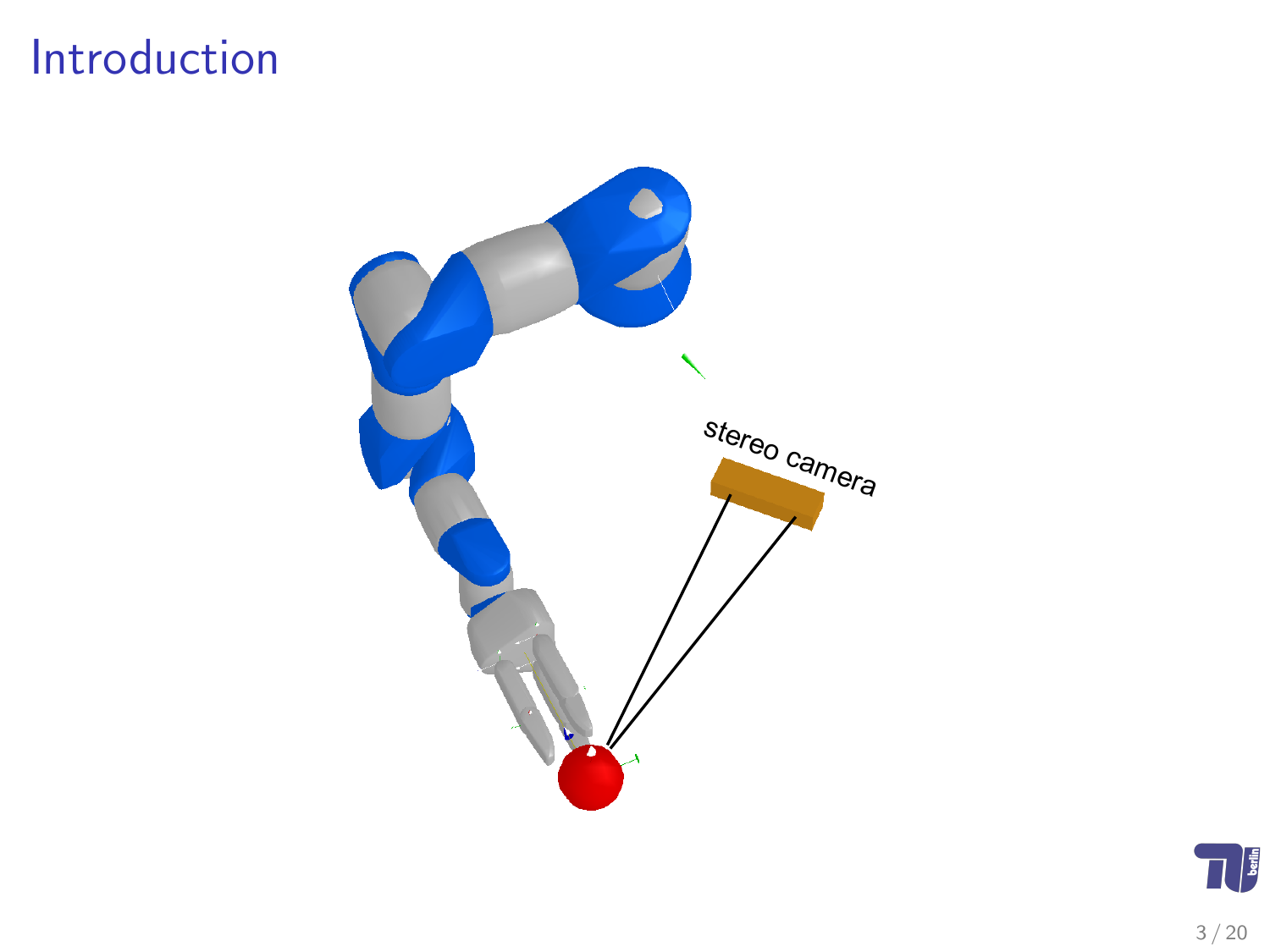#### Introduction

- $\triangleright$  pre-step to high level algorithms, e.g. object recognition or grasping
- $\triangleright$  calibrate each piece of hardware by itself
- $\triangleright$  after calibration measure relative offset between arm and camera (tricky)
- $\triangleright$  non-linearities, e.g. through distortions
- $\triangleright$  our idea: reformulation of these problems as a single problem
- $\blacktriangleright$  simultaneously learn:
	- $\triangleright$  mapping from image coordinates to world coordinates
	- $\triangleright$  mapping from state vector  $q$  to world coordinates
- $\triangleright$  minimize error between both mappings

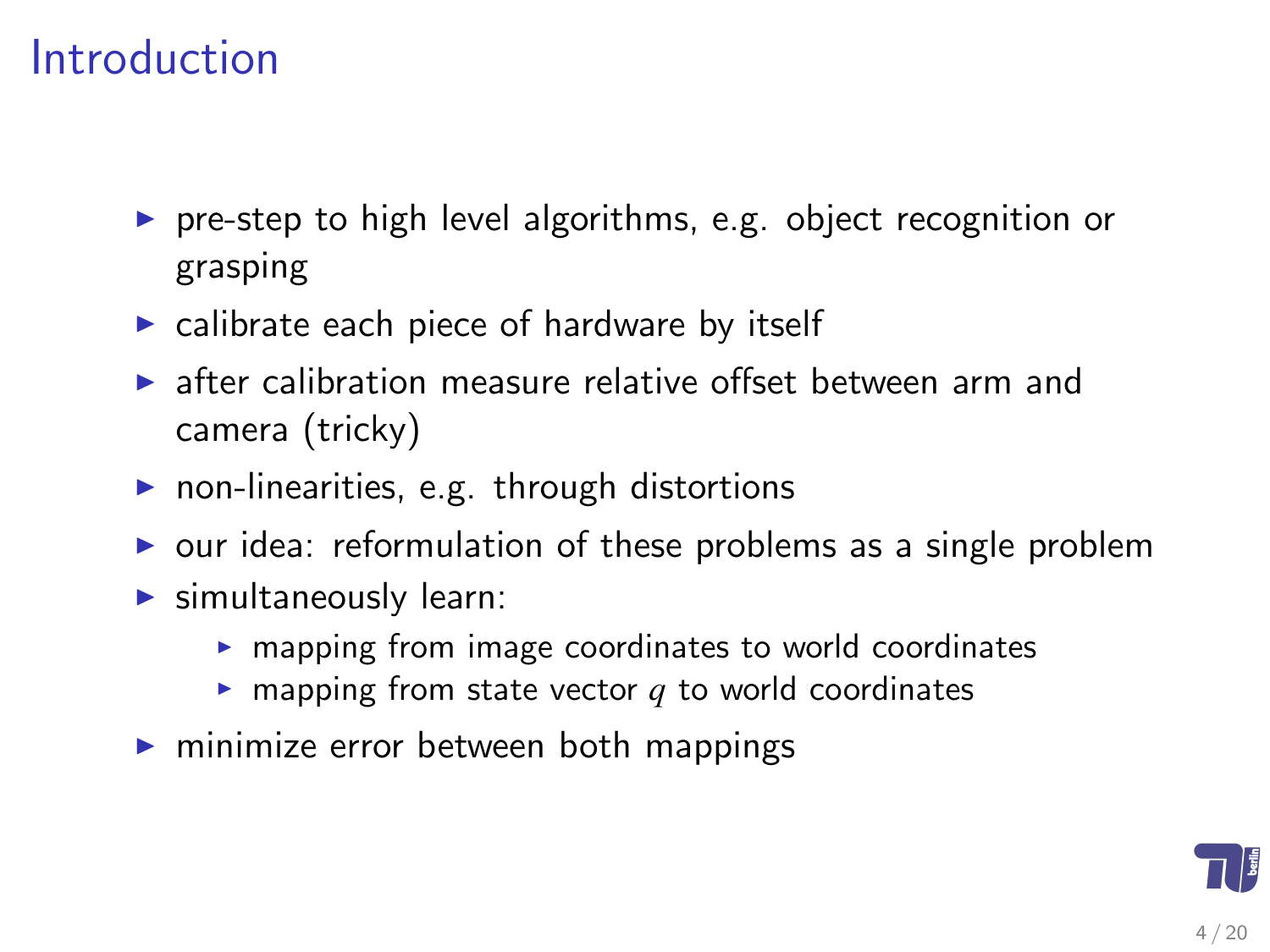### Stand-alone Calibration: Robot Arm

Forward Kinematics

- $\blacktriangleright$  *n*-dof robot arm:
	- ► controlled via state vector  $\vec{q} \in \mathbb{R}^n$ , e.g. joint angles
	- **F** foward kinematics: given  $\vec{q}$  determine world coord.  $\vec{X}$  of end-effector
	- $\blacktriangleright$  ideal world:  $\vec{X} = \omega(\vec{q})$ , actual world:  $\vec{X}_\delta = \omega(\vec{q}+\vec{\delta})$
	- **In unknown**  $\vec{\delta}$  **due to physical phenomena, e.g. cog wheels**

<span id="page-4-0"></span>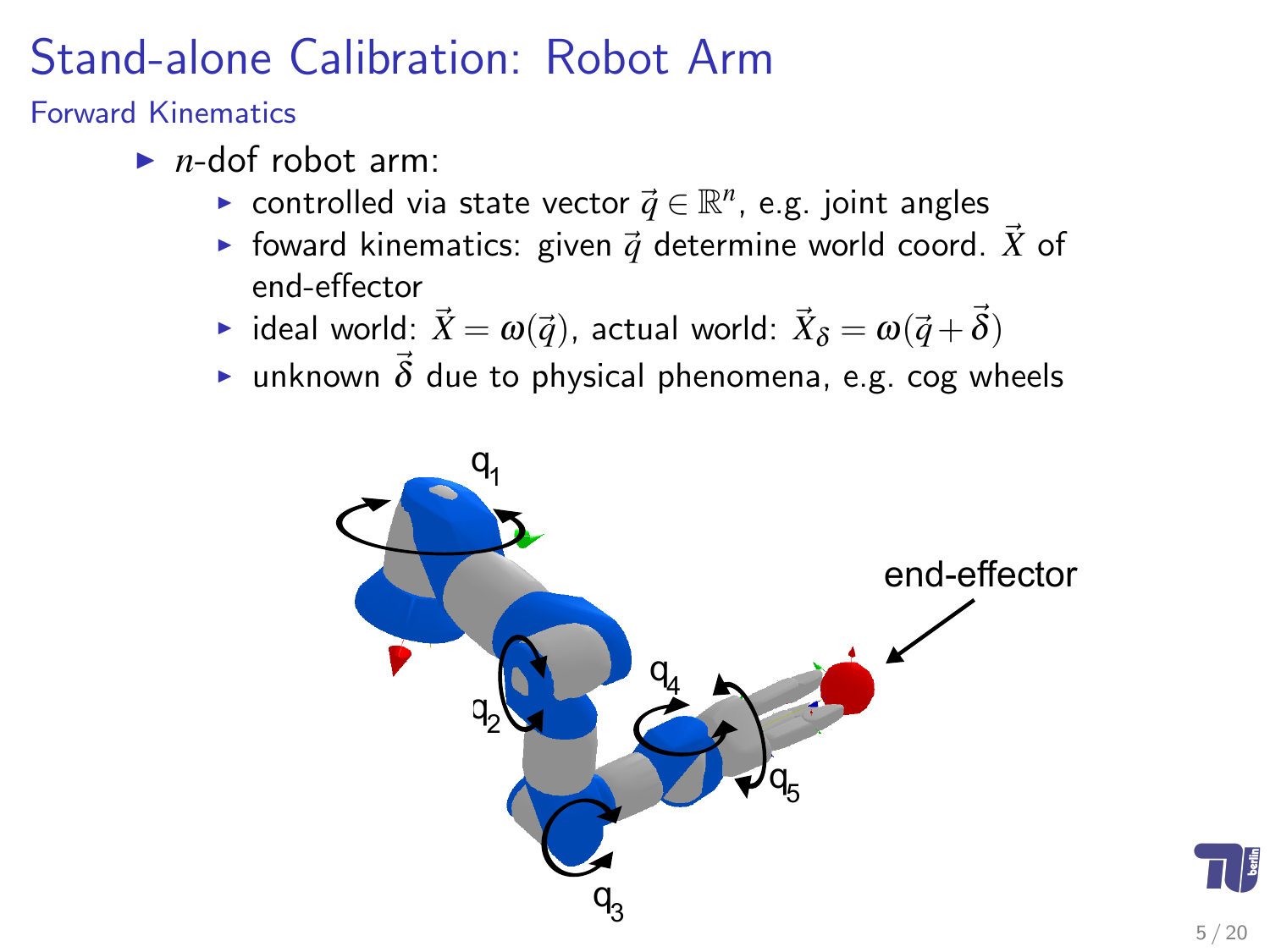Pinhole Camera Model

► projection matrix  $P \in \mathbb{R}^{3 \times 4}$ :

$$
P = KR[I] - \tilde{C} \tag{1}
$$

riangleright point  $\vec{X} = (x, y, z, v)^t$  to image point  $\vec{x} = (u, v, w)$ :

$$
\begin{pmatrix} u \\ v \\ w \end{pmatrix} = P \cdot \begin{pmatrix} x \\ y \\ z \\ v \end{pmatrix}
$$
 (2)

► intrinsics  $K \in \mathbb{R}^{3 \times 3}$ , extrinsics  $R \in \mathbb{R}^{3 \times 3}$ ,  $-\tilde{C} \in \mathbb{R}^{3}$ :

<span id="page-5-0"></span>
$$
K = \begin{bmatrix} \alpha_x & s & x_0 \\ 0 & \alpha_y & y_0 \\ 0 & 0 & 1 \end{bmatrix}
$$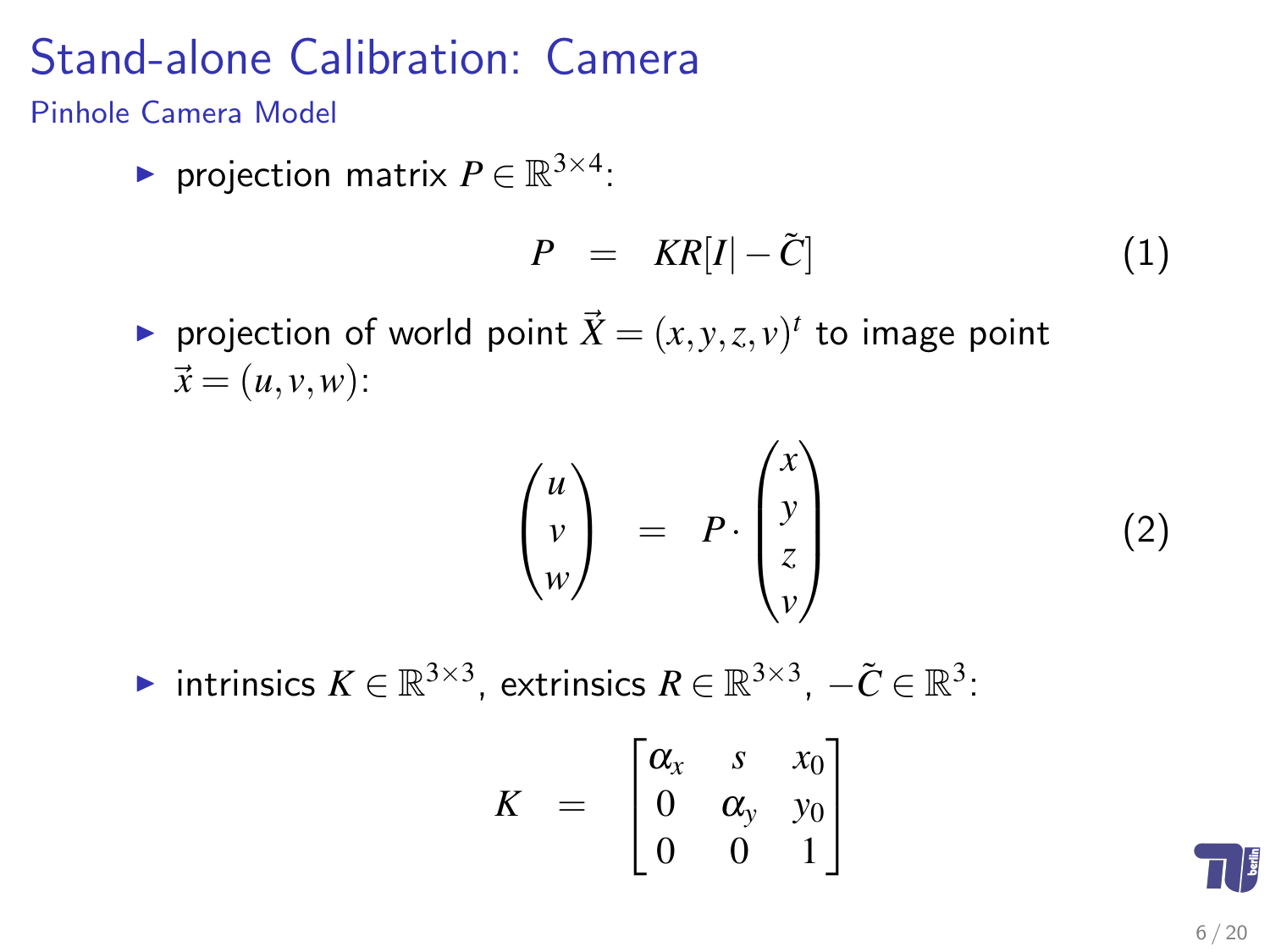Gold Standard algorithm $<sup>1</sup>$  to determine int./ext. parameters</sup>

- $\triangleright$  solvable through Direct Linear Transform(ation) (DLT)
- ▶ given: collect  $n \ge 6$  point correspondances:  $\vec{x}_i \leftrightarrow \vec{X}_i$
- $\blacktriangleright$  wanted: matrix *P*, so that

$$
\vec{x}_i = P\vec{X}_i \iff \vec{x}_i \times (P\vec{X}_i) = \vec{0} \iff \vec{x}_i \times \begin{pmatrix} P^1 \vec{X}_i \\ P^2 \vec{X}_i \\ P^3 \vec{X}_i \end{pmatrix} = \vec{0} \quad (3)
$$

► rewrite eq. [\(3\)](#page-6-0) in matrix notation,  $A \in \mathbb{R}^{12 \times 12}$ ,  $p \in \mathbb{R}^{12}$ :

<span id="page-6-0"></span>
$$
A\vec{p} = \vec{0}, \text{ s.t. } ||\vec{p}|| = 1 \tag{4}
$$

- $\blacktriangleright$  solve with SVD:  $A = I/DV^T$
- $\blacktriangleright$   $p = V(:,end)$ , if diagonal values of *D* in descending order

<sup>&</sup>lt;sup>1</sup>Zissermann, Multiple View Geometry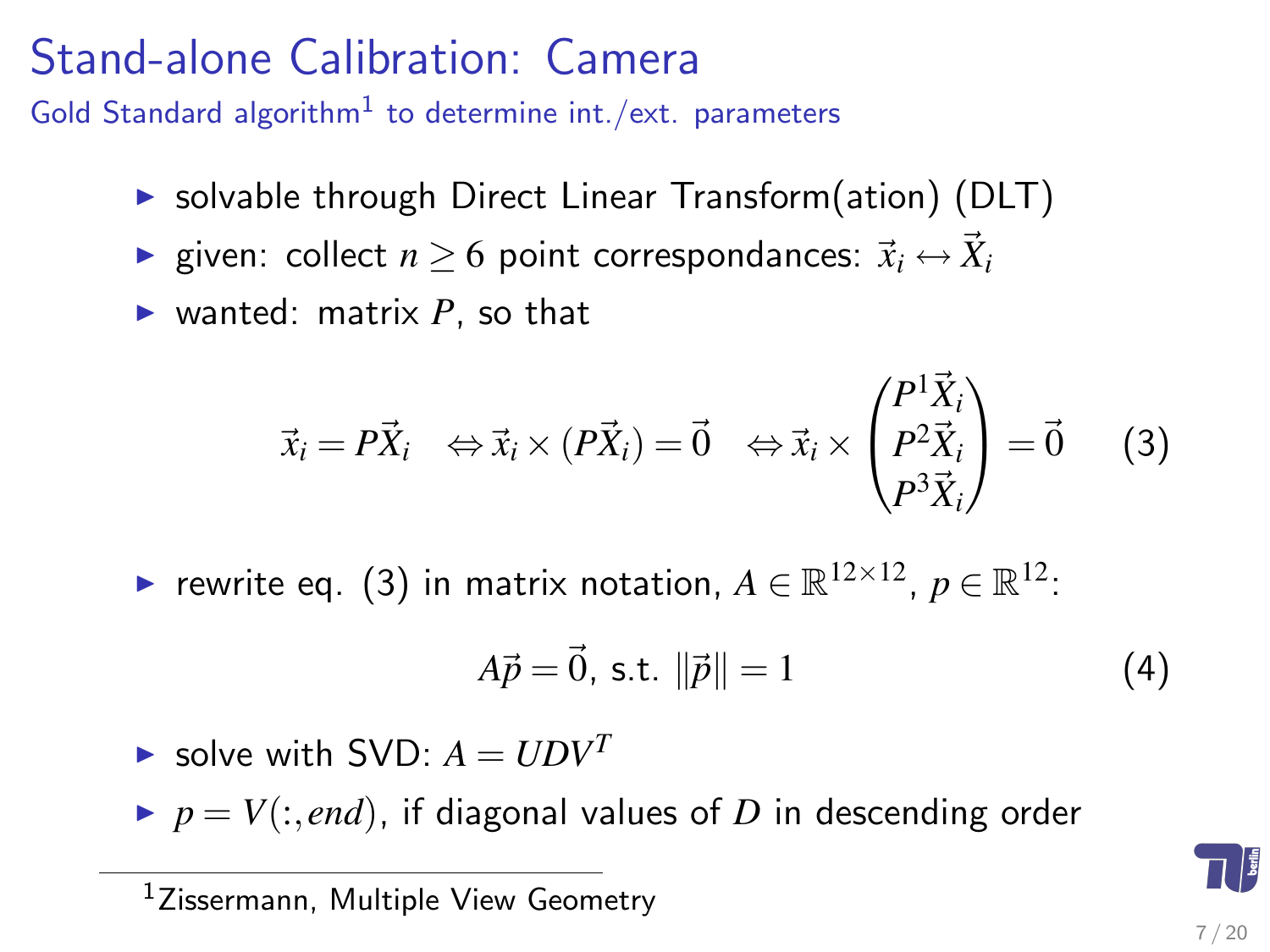Optical Aberration/Distortion

- **E** camera with lens  $\neq$  pin-hole camera model (!)
	- $\blacktriangleright$  distortion (radial, tangential, ...)
	- $\triangleright$  significance increases while focal length (and price) decreases



(a) lens distortion



(b) types of (radial) distortion

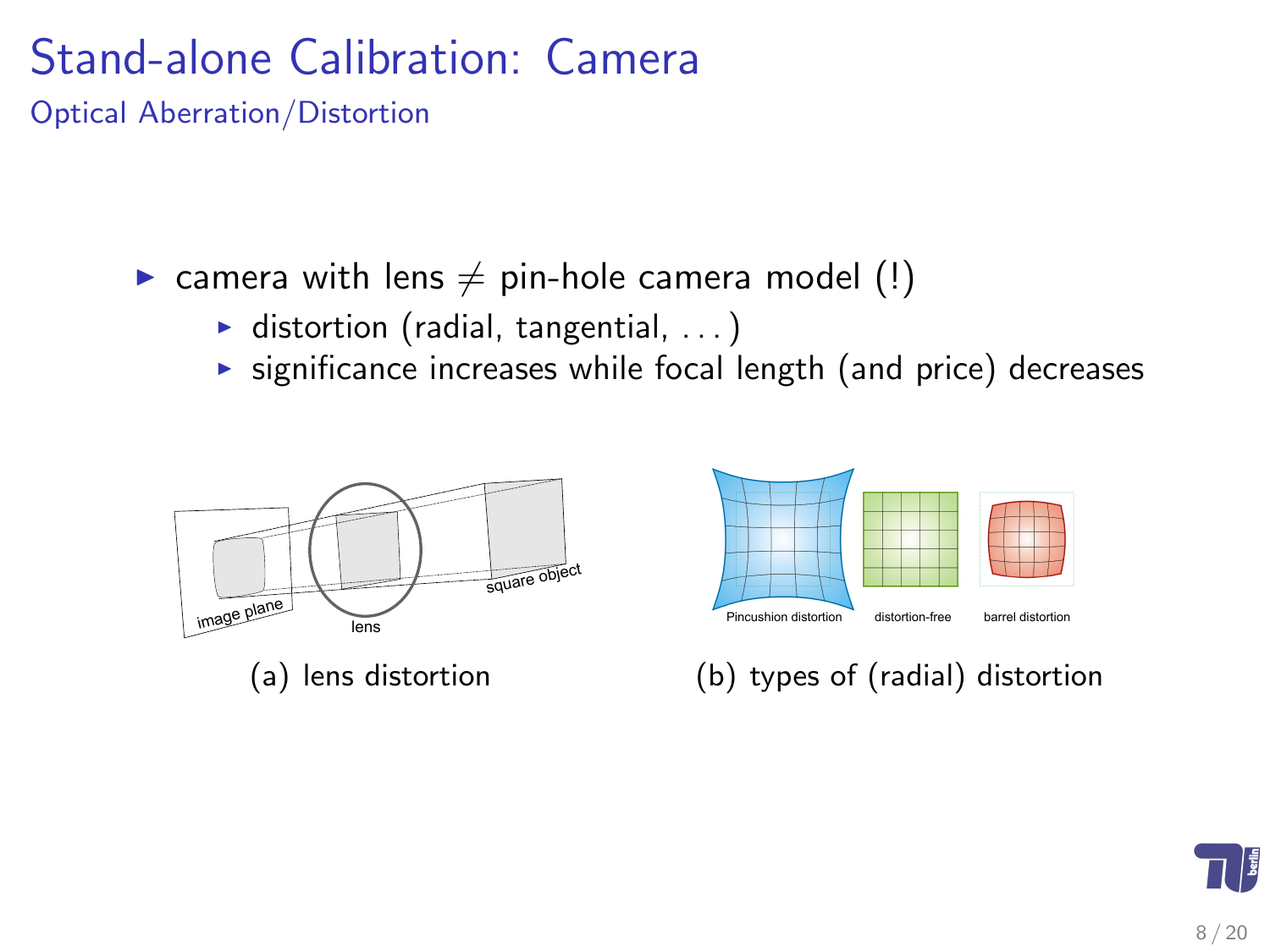Optical Aberration/Distortion

 $\blacktriangleright$  correction of radial distortion

$$
x' = x(1 + k_1r^2 + k_2r^4 + k_3r^6)
$$
  
\n
$$
y' = y(1 + k_1r^2 + k_2r^4 + k_3r^6)
$$

 $\triangleright$  correction of tangential distortion

$$
x' = x + [2p_1y + p_2(r^2 + 2x^2)]
$$
  
\n
$$
y' = y + [p_1(r^2 + 2y^2) + 2p_2x]
$$

 $\triangleright$  minimizing geometric error of a calibration object (chessboard) based on deviation from linear mappings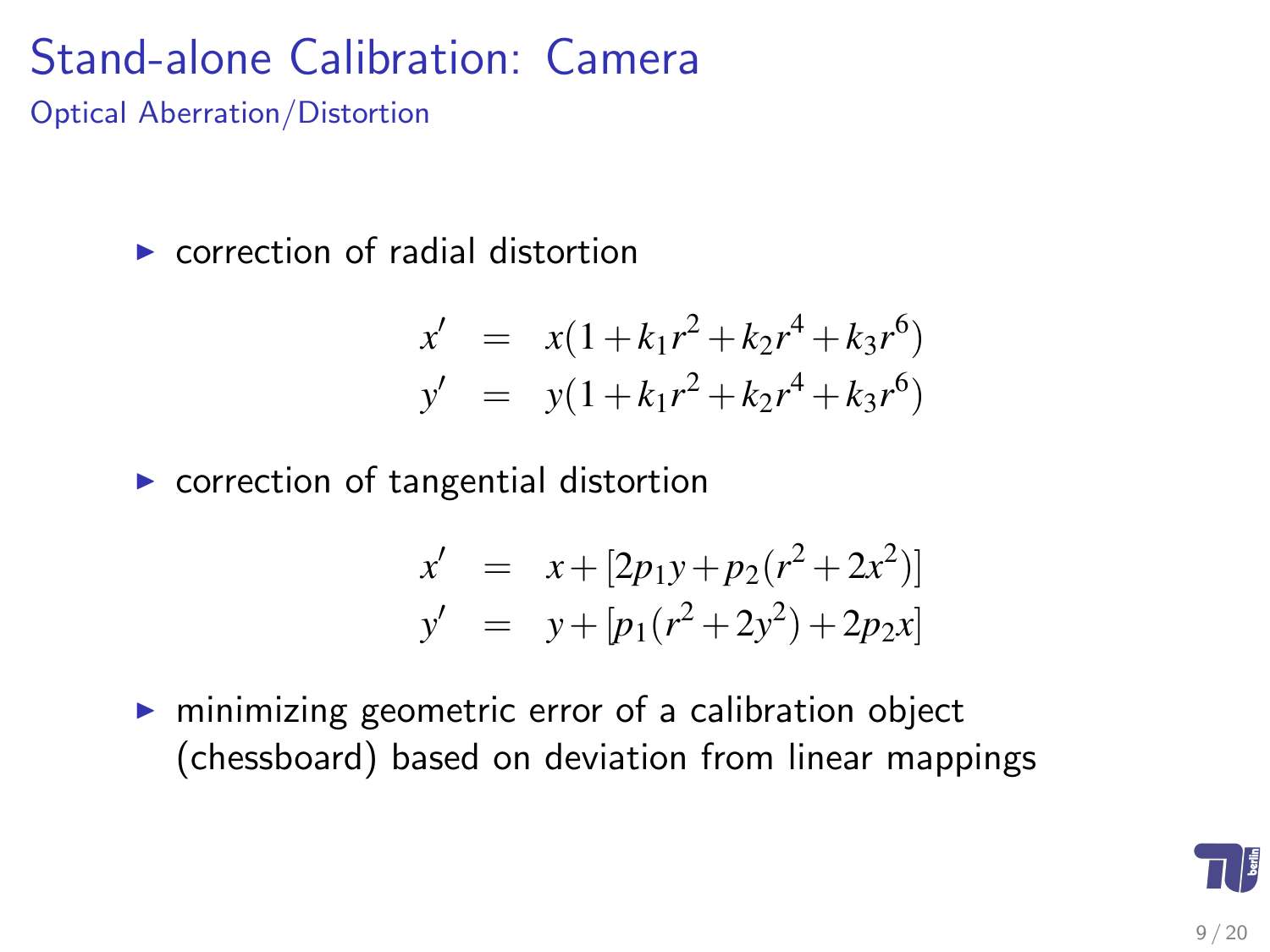Stereo Calibration

 $\blacktriangleright$  first, single-camera calibration to obtain

$$
P_l = K_l R_l[I] - \tilde{C}_l]
$$

and

$$
P_r = K_r R_r[I] - \tilde{C}_r]
$$

 $\triangleright$  then, translation matrix *R* and translation *T* from right to left camera coordinate system:

$$
R = R_r(R_l)^T
$$
  

$$
T = \tilde{C}_r - R\tilde{C}_l
$$

(5)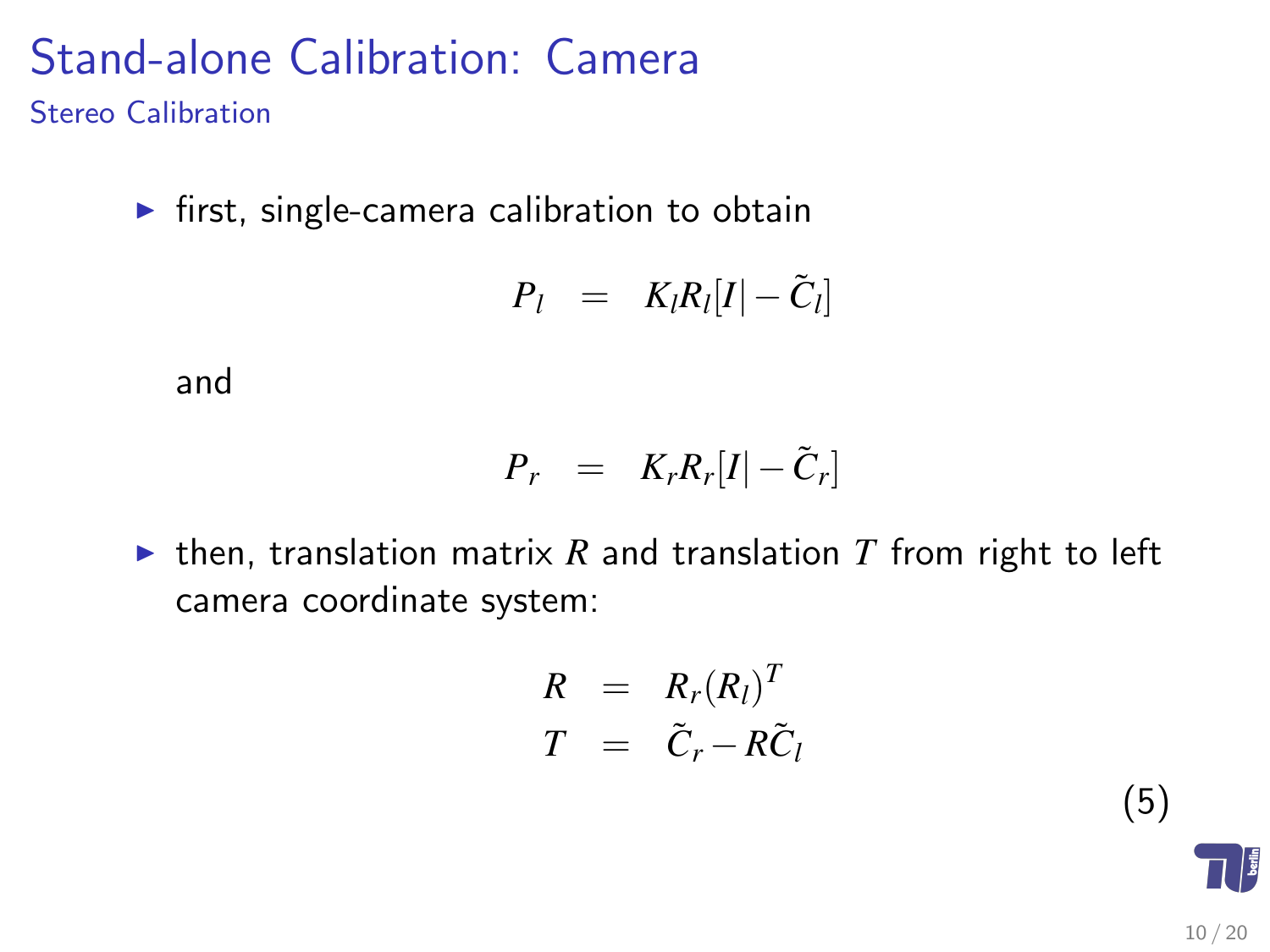Calibration Pipeline



 $\Box$  )  $\frac{2}{3}$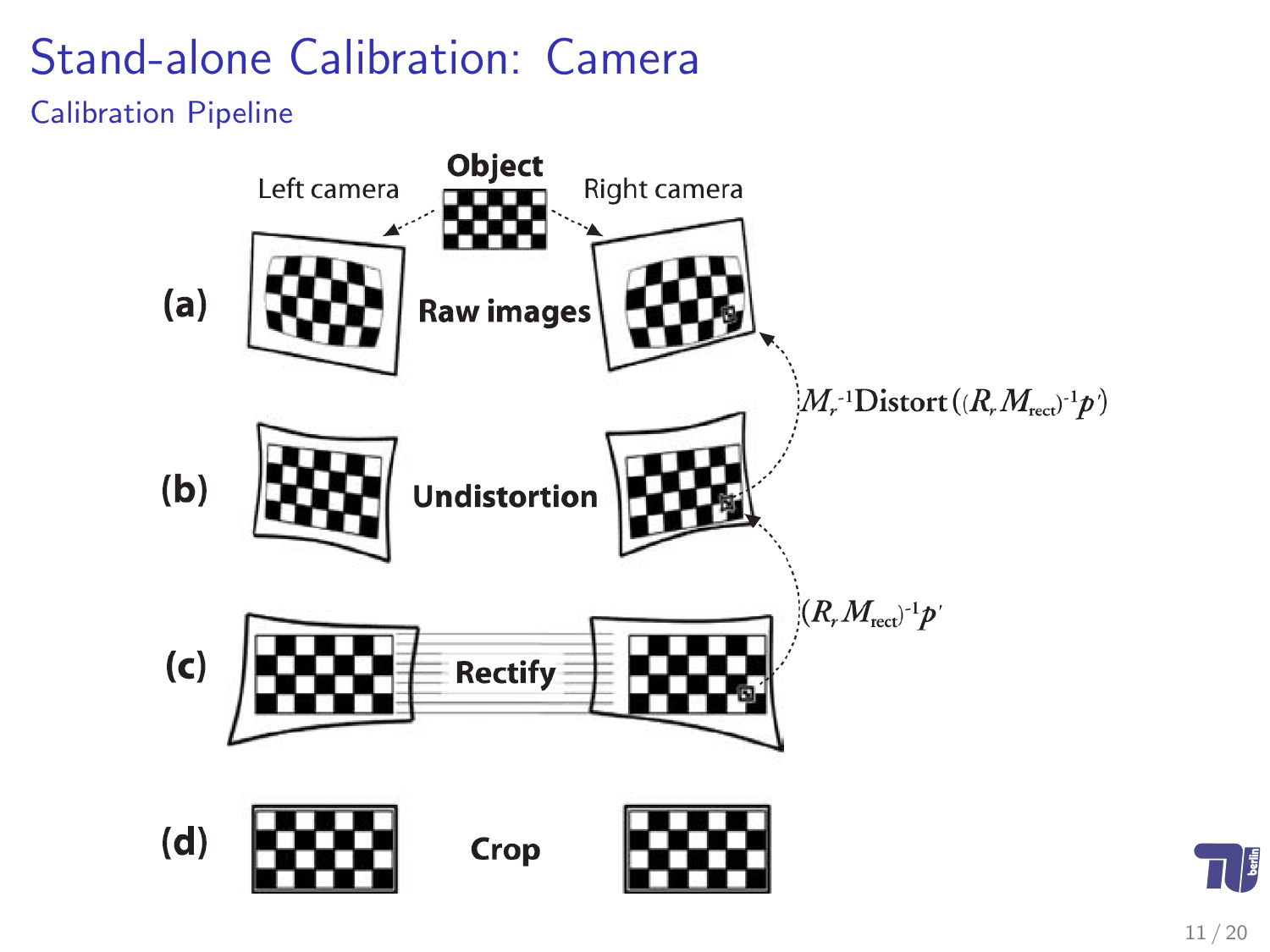General Setup

 $\blacktriangleright$  . . .



- $\triangleright$  unknown calibrations parameters: initially, hardware is uncalibrated!
- $\triangleright$  unknown rotation  $\&$  translation between robot and camera
- $\triangleright$  fiducal marker ("lolly pop") in robot's hand
- $\blacktriangleright$  visually track lolly pop and record image coordinates  $\vec{x}_i^l$  and  $\vec{x}_i^r$
- record state vector  $\vec{q}_i$  of robot

<span id="page-11-0"></span>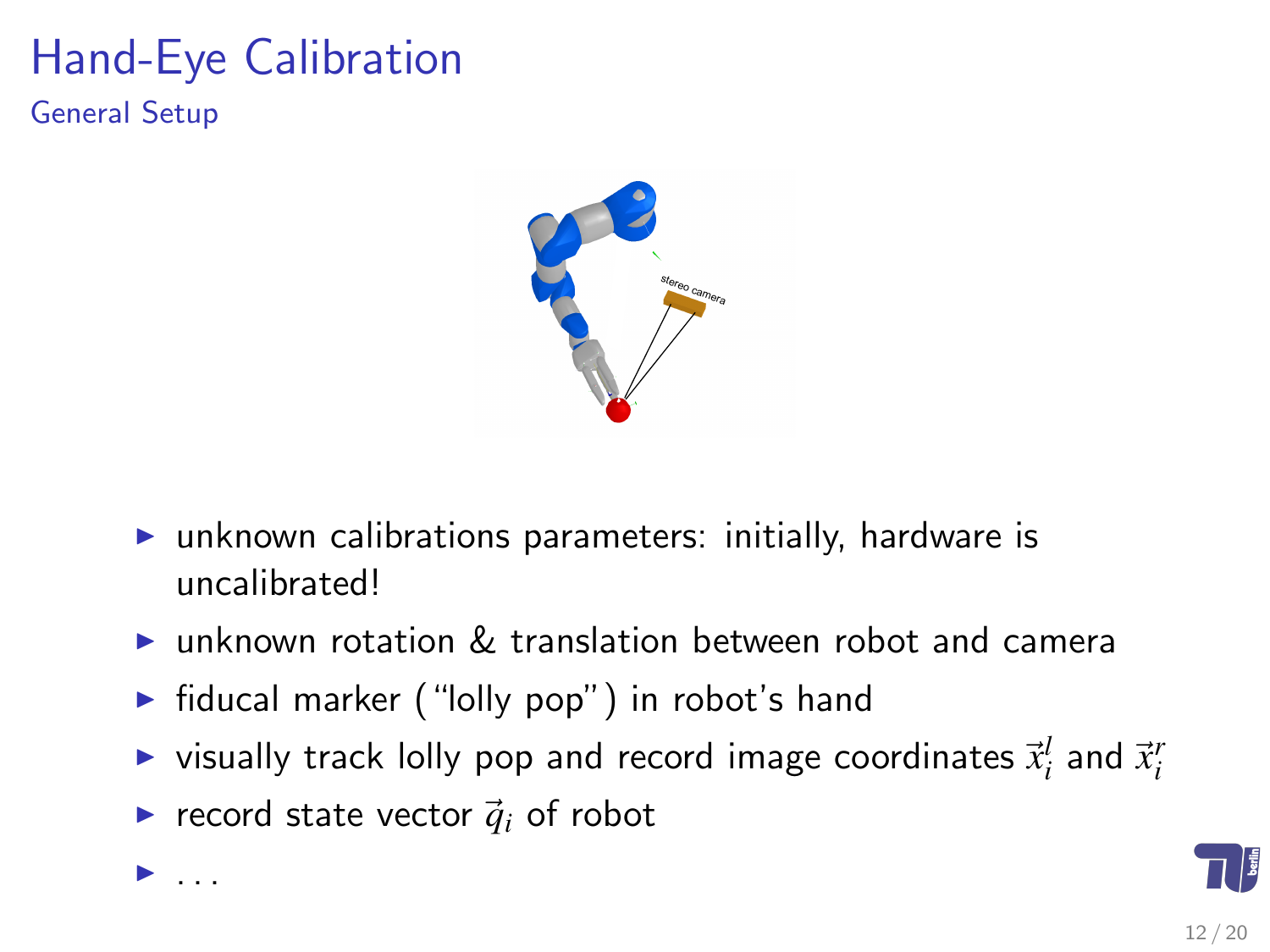Data Acquisition



<span id="page-12-0"></span>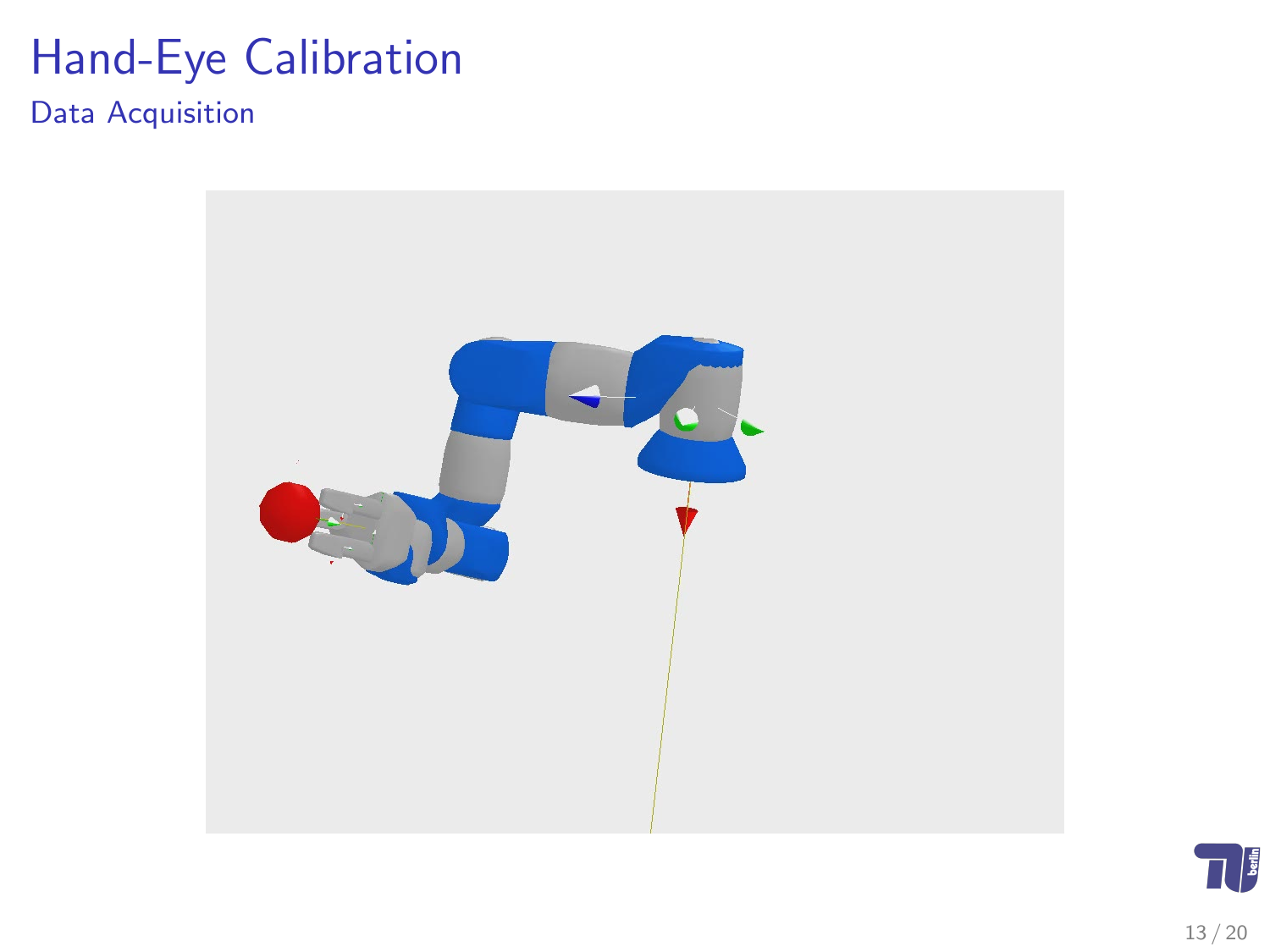Minimization Problem



- $\blacktriangleright$  given: set of image points  $\vec{x}_i^l$ ,  $\vec{x}_i^r$ , and state vectors  $\vec{q}_i$
- ightharpoonup wanted: world coordinates  $\vec{X}_i$  from non-linear mappings, such that

<span id="page-13-0"></span>
$$
\Phi(\vec{x}_i^l, \vec{x}_i^r) = \vec{X}_i = \psi(\vec{q}_i)
$$
\n(6)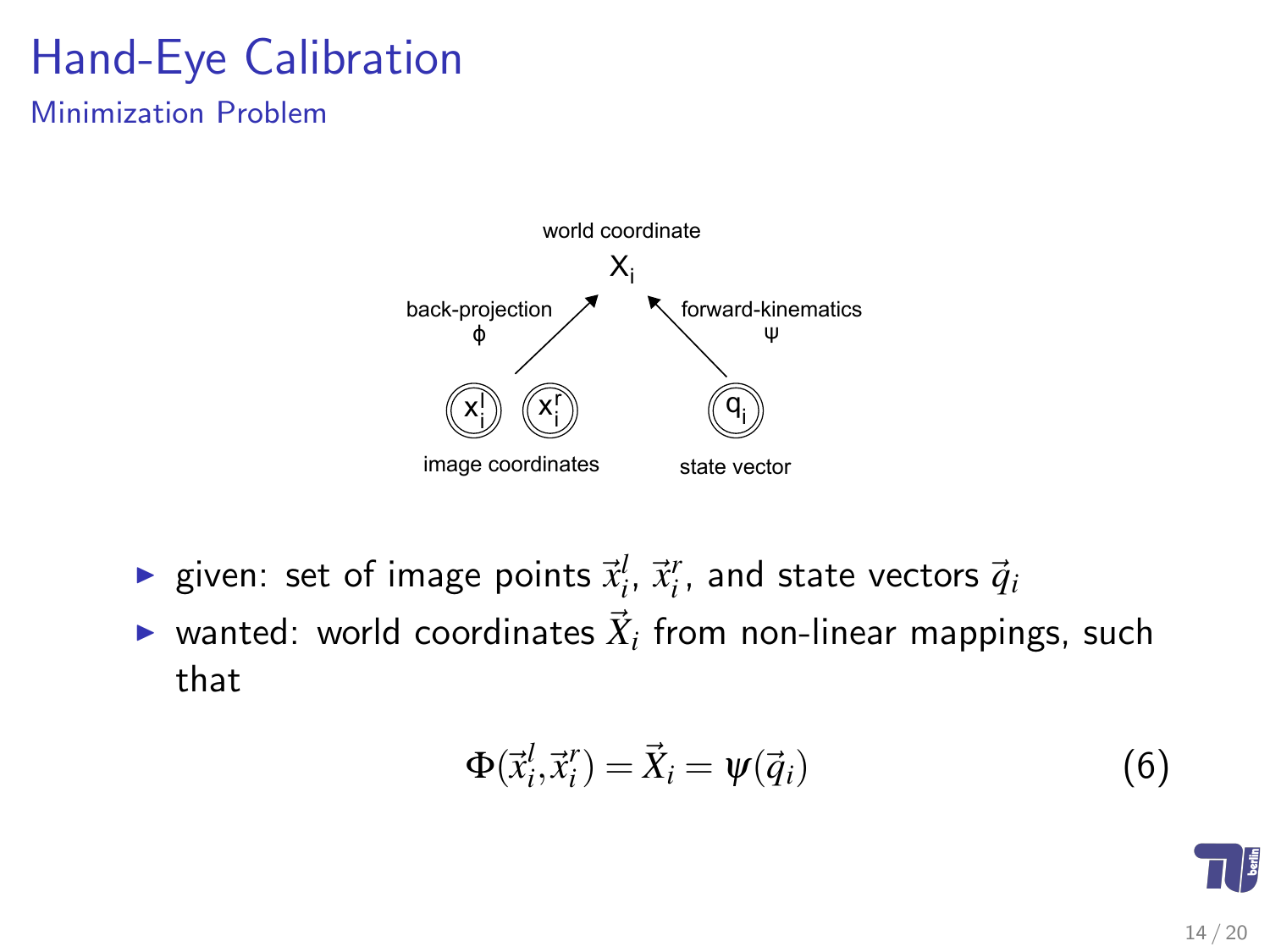Minimization Problem

 $\blacktriangleright$  global cost function:

$$
L_{\text{global}} = \sum_{i} |\psi(\vec{q}_i) - \Phi(\vec{x}_i^l, \vec{x}_i^r)|^2 \tag{7}
$$

- $\triangleright$  hard to minimize eq. [\(7\)](#page-14-0) directly
- $\blacktriangleright$  local cost function for image points:

<span id="page-14-1"></span><span id="page-14-0"></span>
$$
L_{\vec{x}} = \sum_{i} |X_i - \Phi(\vec{x}_i^l, \vec{x}_i^r)|^2 \tag{8}
$$

 $\blacktriangleright$  local cost function for state vector:

$$
L_{\vec{q}} = \sum_{i} |X_i - \psi(\vec{q}_i)|^2 \qquad (9)
$$

<span id="page-14-2"></span>15 / 20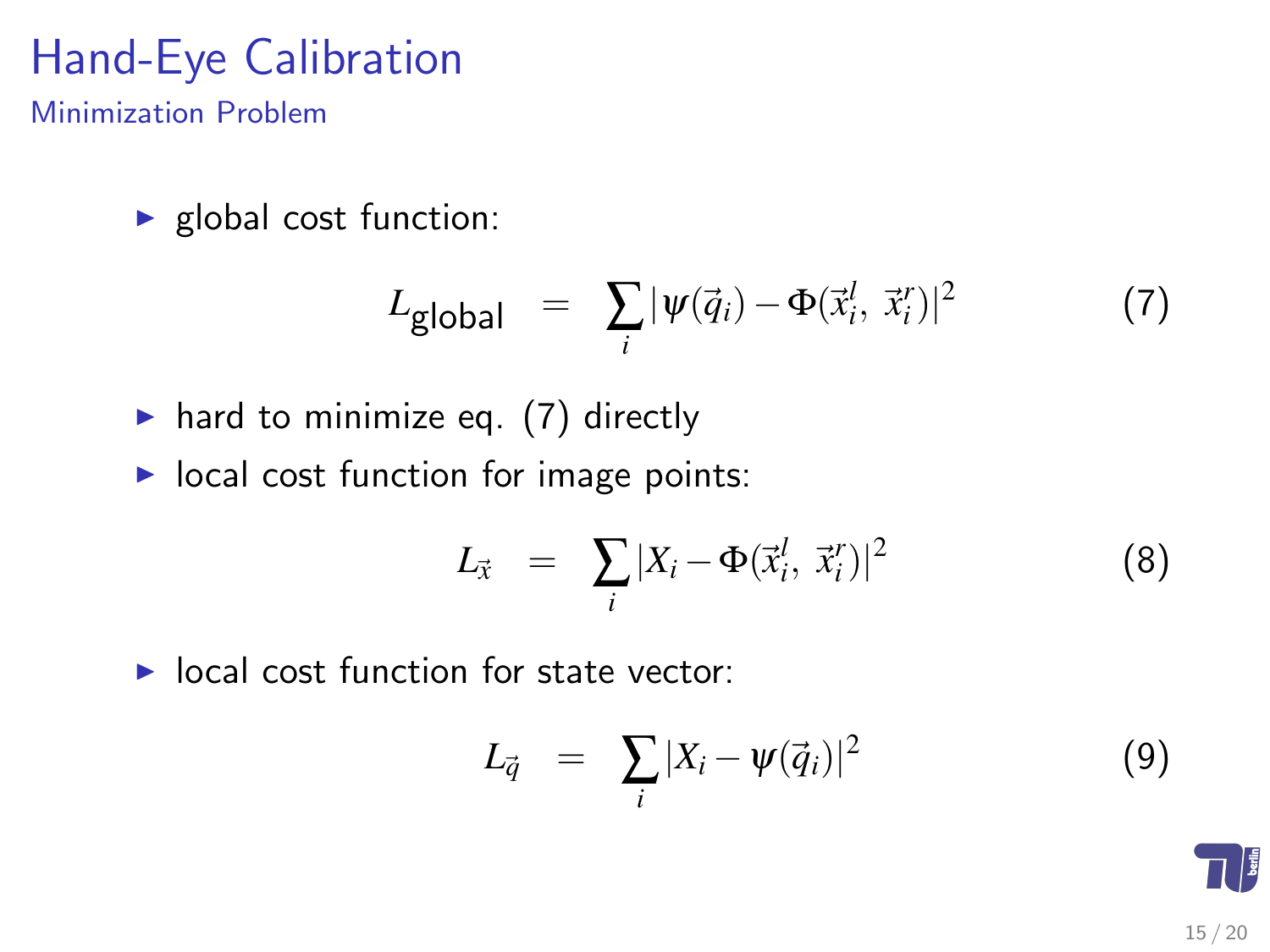Suggested Algorithm

 ${\sf Input:}$  image point pairs  $(\vec{x}_i^l, \vec{x}_i^r)$ , state vectors  $\vec{q}_i$ **Output:** mappings  $\psi(\vec{q}_i)$  and  $\Phi(\vec{x}_i^l, \vec{x}_i^r)$ 

- 1: define  $\pmb{\psi}'(\cdot)$  as regular forward kinematics
- 2: repeat
- 3: learn  $\Phi'(\cdot)$  given  $\psi'(\vec q_i)$  (eq. [\(8\)](#page-14-1))
- 4: learn  $\psi'(\cdot)$  given  $\Phi'(\vec{x}_i^l, \vec{x}_i^r)$  (eq. [\(9\)](#page-14-2))

5: until 
$$
L_{\text{global}} < \varepsilon
$$

6: return  $\phi = \Phi'$ ,  $\psi = \psi'$ 

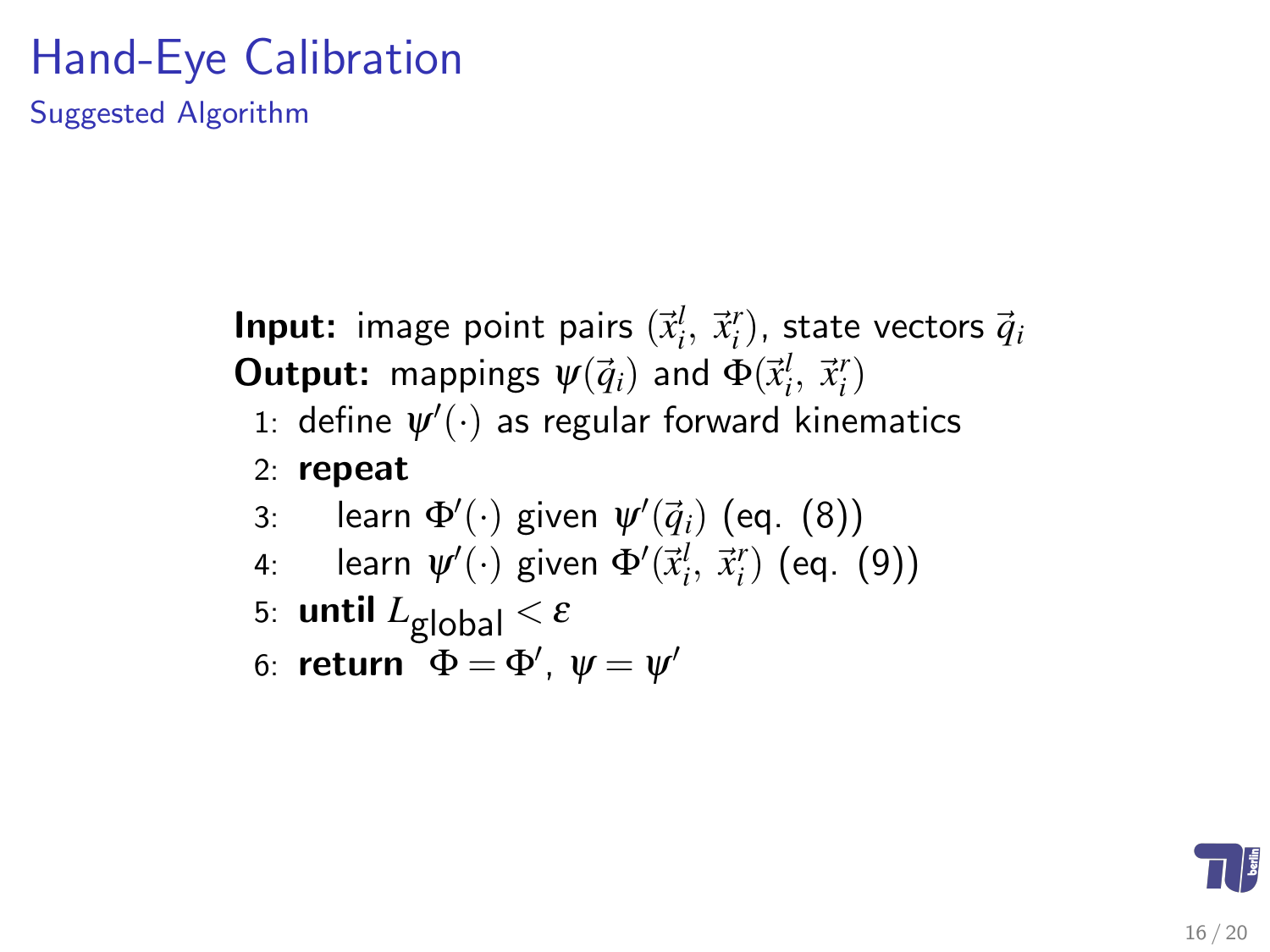Learning Step

- $\triangleright$  SVM regression
- $\blacktriangleright$  Gaussian Process
- Multi-layer Perceptron
- $\blacktriangleright$  [your algorithm]
- $\blacktriangleright$  ...

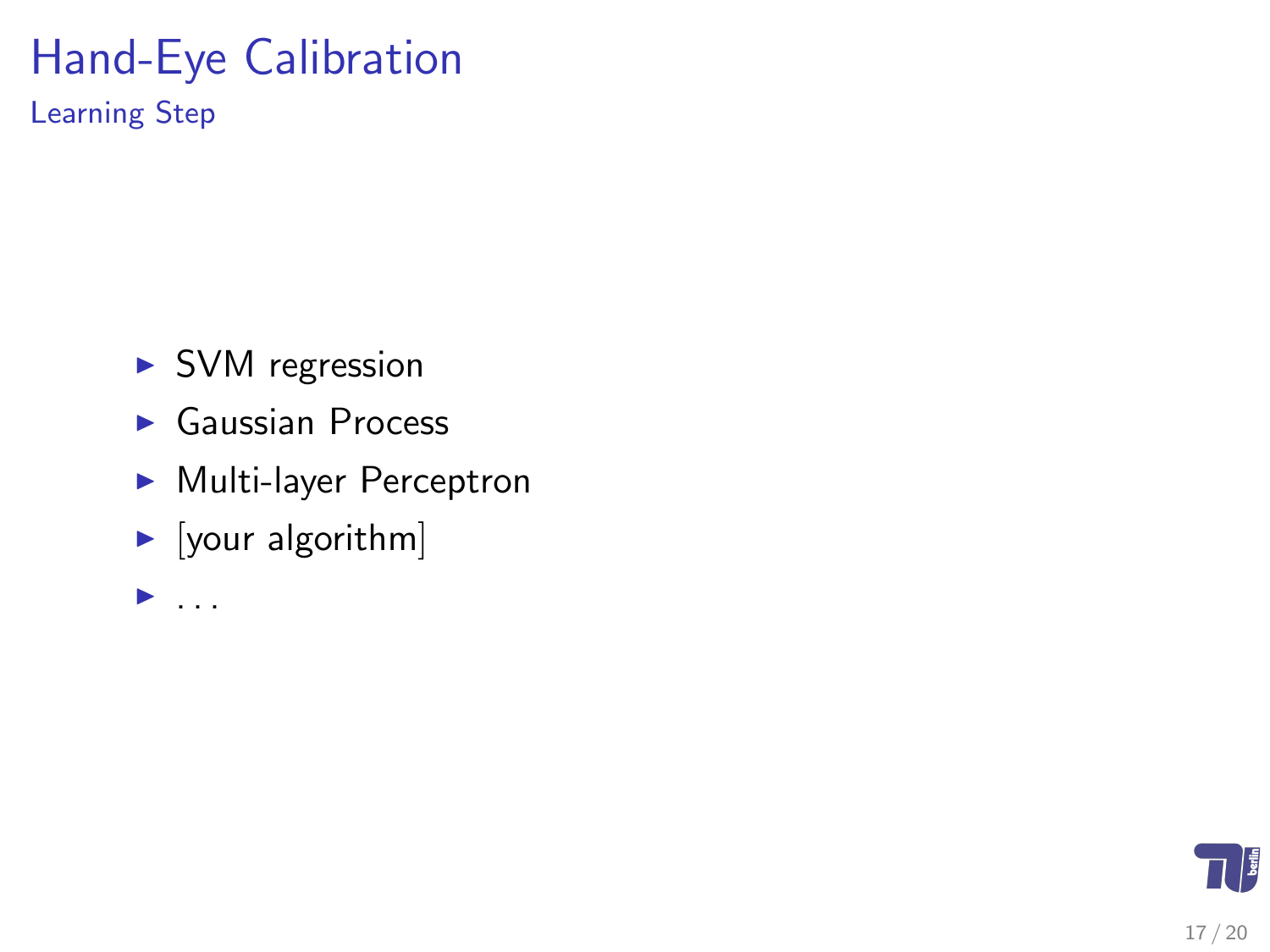#### Next steps

- $\blacktriangleright$  Proof of concept in simulator
- $\triangleright$  Verification with actual camera and arm
- $\triangleright$  make data available to IDA members

 $\blacktriangleright$  ...

<span id="page-17-0"></span>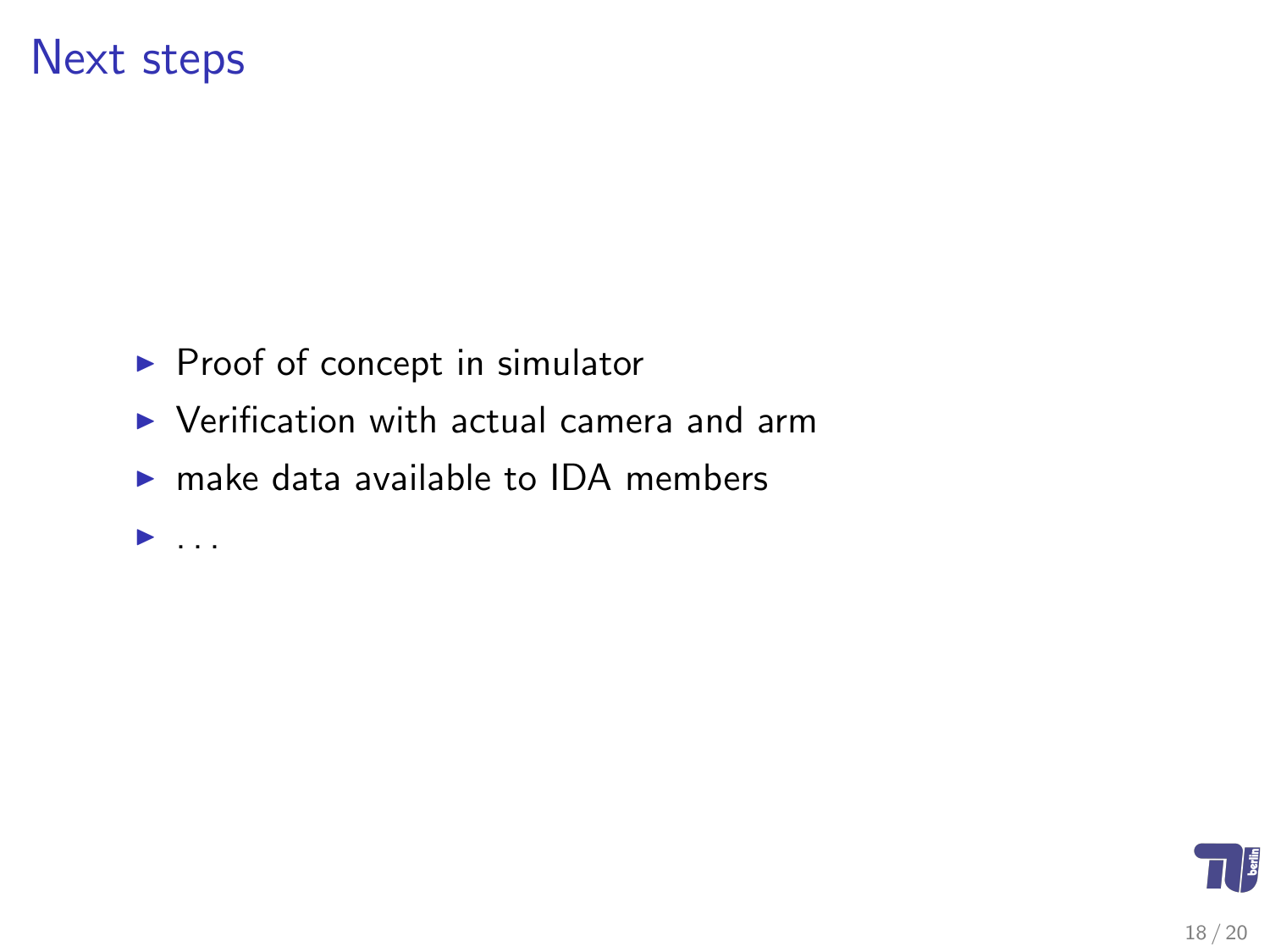#### **Conclusions**

- $\triangleright$  iterative approach to the Hand-Eye calibration problem
- $\triangleright$  solving problem in "EM-fashion"
- $\blacktriangleright$  no assumption on parameters
- $\triangleright$  no need to measure exact camera-to-robot offset
- <span id="page-18-0"></span>interesting for people with algorithm but no data/problem